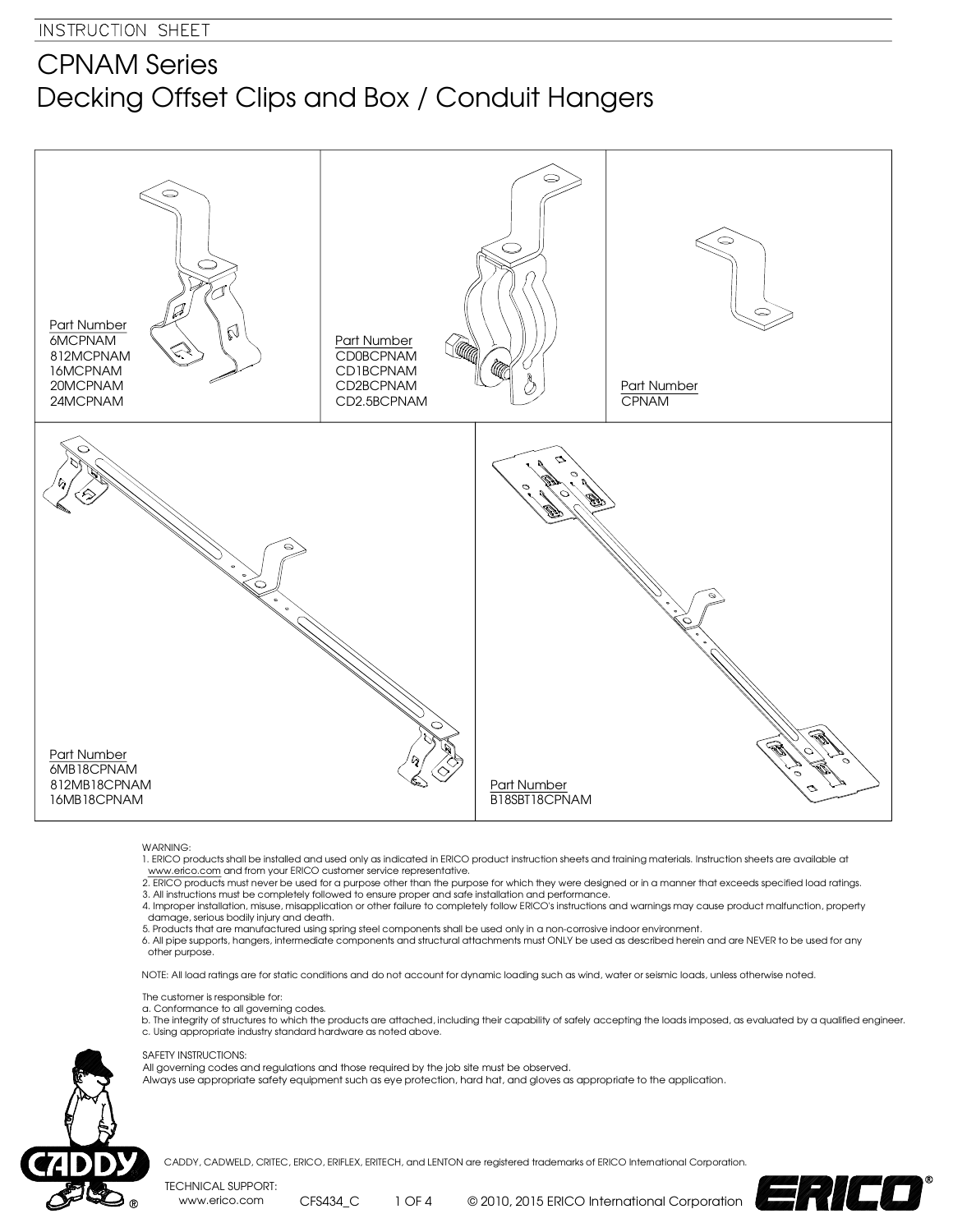## CPNAM Series Decking Offset Clips and Box / Conduit Hangers



TECHNICAL SUPPORT: www.erico.com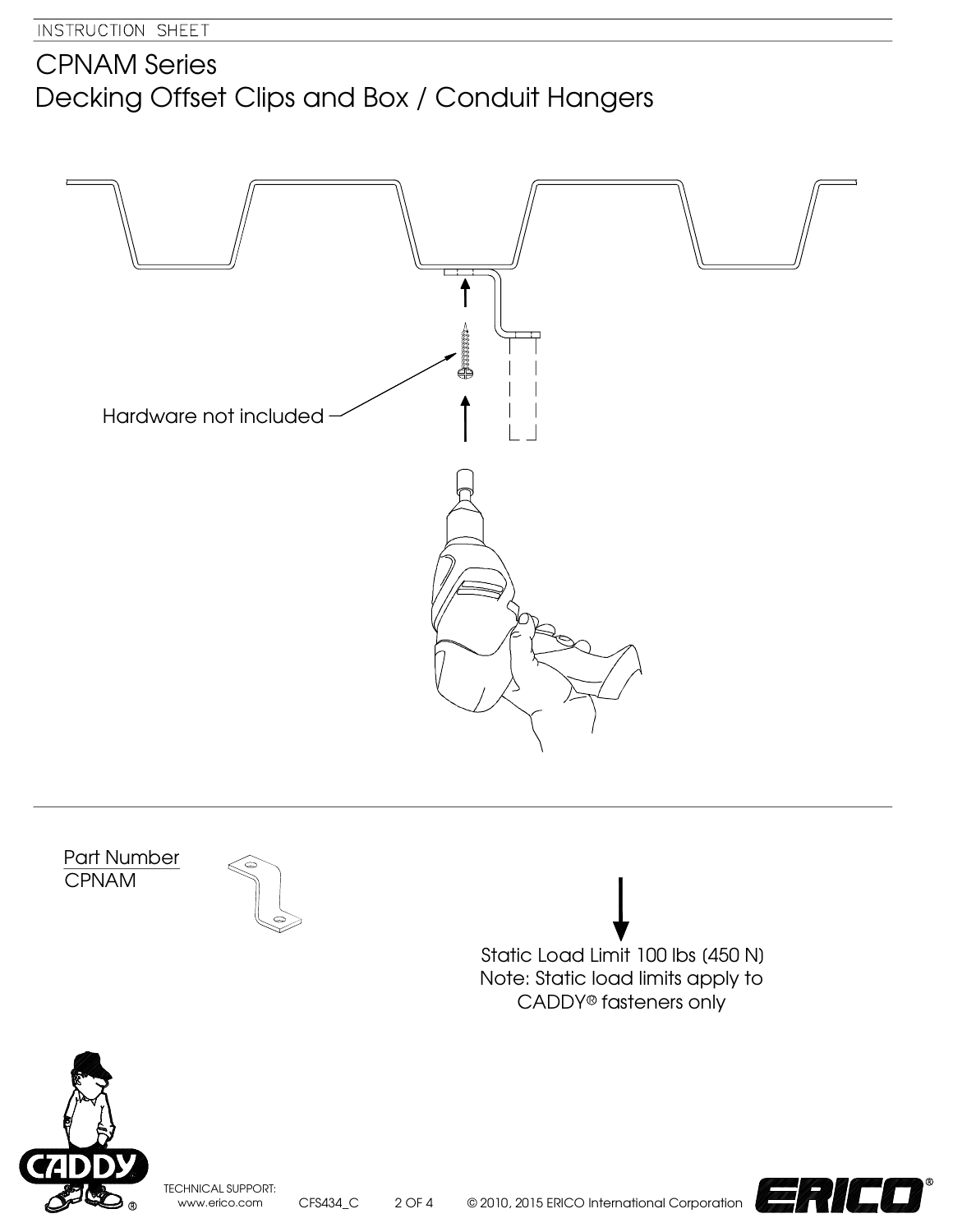